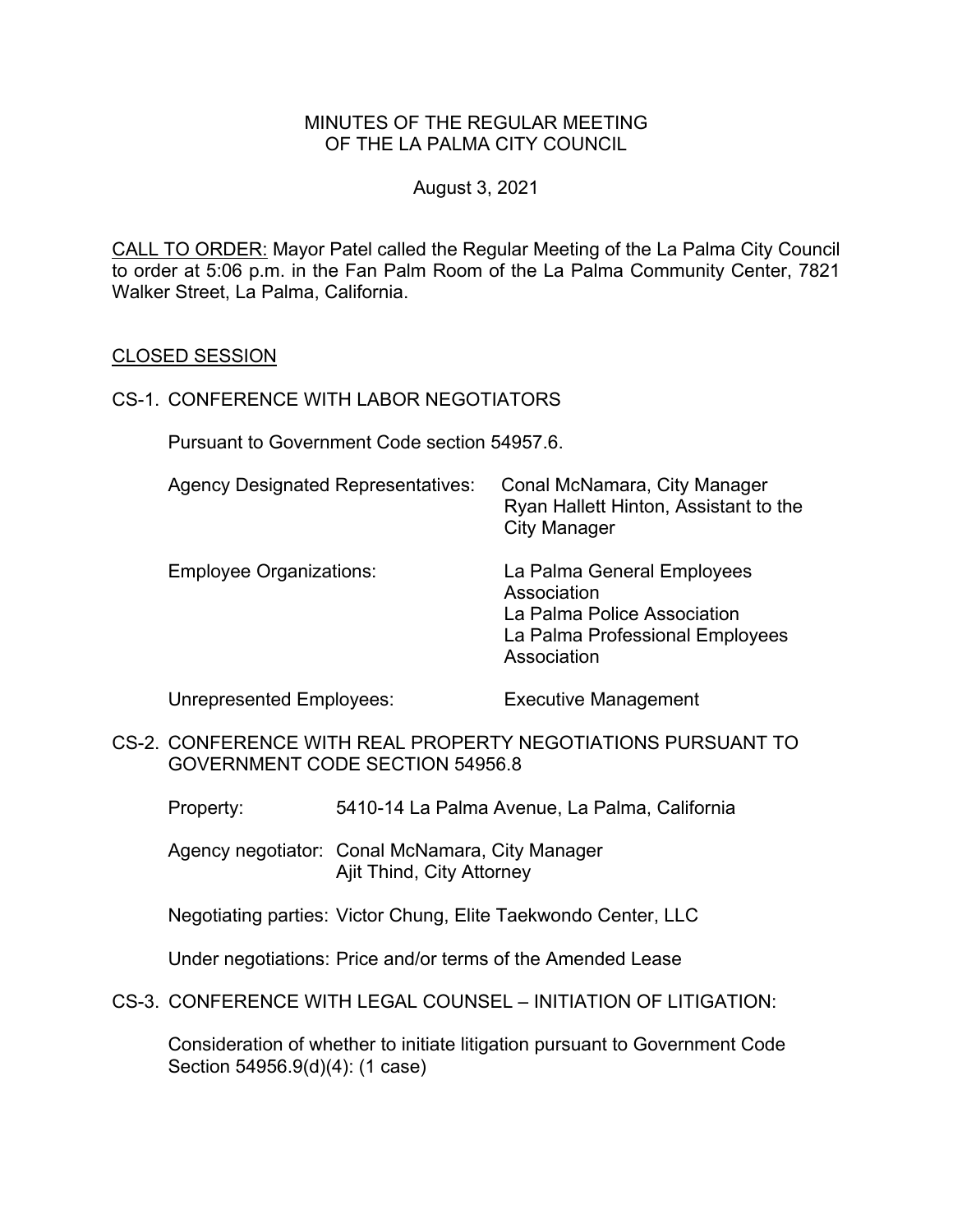# CS-4. PUBLIC EMPLOYEE PERFORMANCE EVALUATION

Government Code Section54957

Position Title: City Manager

Mayor Patel recessed to Closed Session at 5:08 p.m.

#### OPEN SESSION:

Mayor Patel reconvened in Open Session at 6:33 p.m. and asked for a report.

City Attorney Thind announced that there were no reportable actions out of Closed Session.

| PLEDGE OF ALLEGIANCE:          | <b>Council Member Baker</b>                                                                                                                                                                                                                              |
|--------------------------------|----------------------------------------------------------------------------------------------------------------------------------------------------------------------------------------------------------------------------------------------------------|
| INVOCATION:                    | Council Member Waldman                                                                                                                                                                                                                                   |
| <b>ROLL CALL:</b>              | <b>Council and Commission Members</b>                                                                                                                                                                                                                    |
| Council Members present:       | Council Member Baker, Council Member Goodman,<br>Mayor Patel, Mayor Pro Tem Steggell, and Council<br>Member Waldman                                                                                                                                      |
| Council Members absent:        | None                                                                                                                                                                                                                                                     |
| <b>City Officials present:</b> | Conal McNamara, City Manager<br>Ajit Thind, City Attorney<br>Mike Belknap, Community Services Director<br>Ryan Hallett-Hinton, Assistant to the City Manager<br>Scott Hutter, Planning Manager<br>Terry Kim, Police Chief<br>Kimberly Kenney, City Clerk |

#### PRESENTATIONS

1. Mayor Patel presented a Certificate of Recognition of Yvette Shahinian for ten years of dedicated service to Congresswoman Linda Sanchez and California's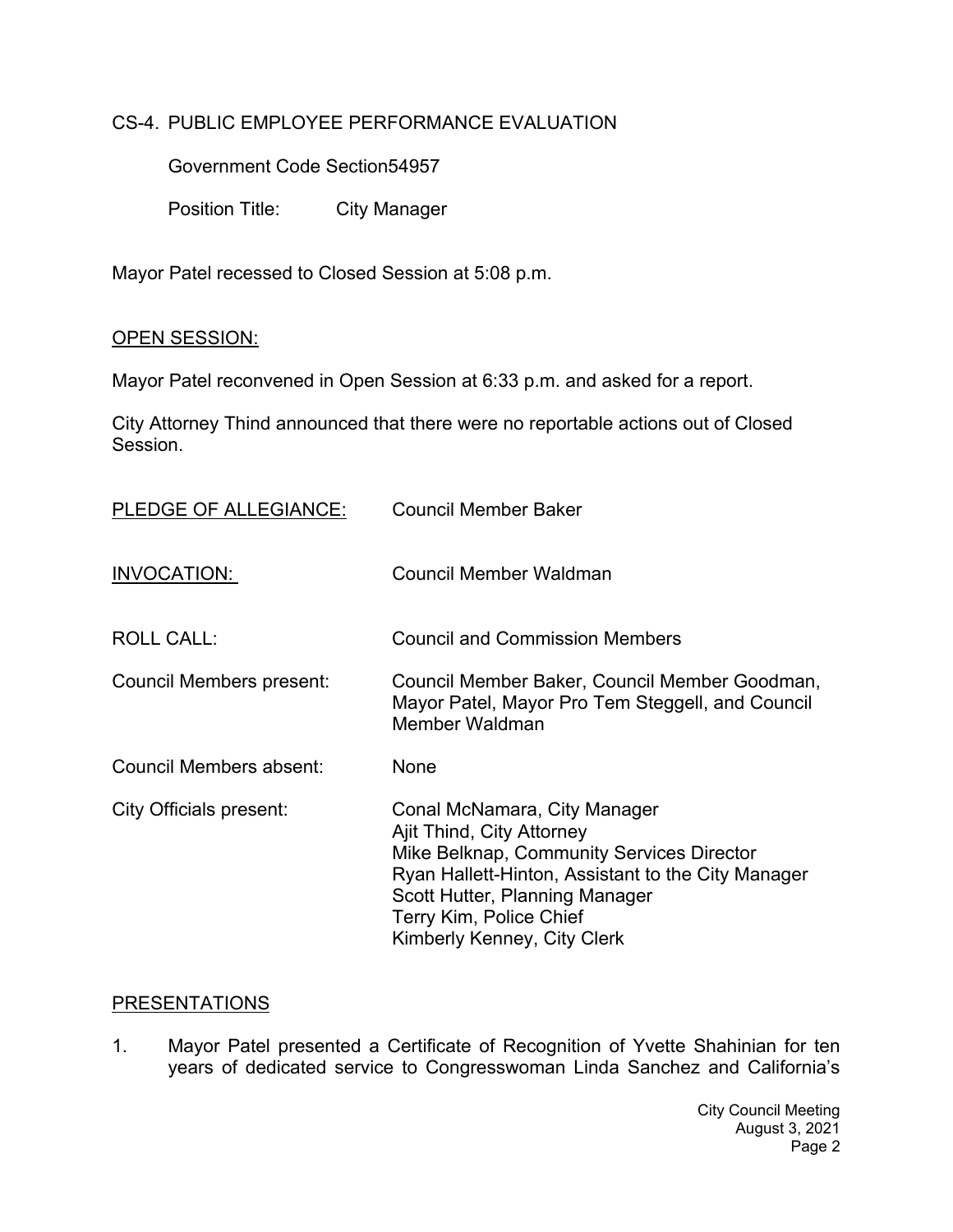38th Congressional District. He noted an additional Certificate of Recognition was received by Assemblywoman Sharon Quirk-Silva's office.

### ORAL COMMUNICATIONS

City Clerk Kenney read into the record a public comment received from Joe Pak, Senior Field Representative for Assemblywoman Sharon Quirk-Silva:

Isla Cuban-Latin Kitchen was recognized as the Small Business of the Year for Assembly District 65, by Assemblywoman Sharon Quirk-Silva. The Recognition Ceremony was held on Saturday, July 31, 2021 at the Plaza, Ehler's Community Center in Buena Park. The team at Isla thanked the La Palma community for their support during the COVID Pandemic and looks forward to serving them in the future. Congratulations to Isla Cuban-Latin Kitchen.

### RECESS THE CITY COUNCIL AND CONVENE AS THE CITY OF LA PALMA AS SUCCESSOR AGENCY TO THE DISSOLVED COMMUNITY DEVELOPMENT COMMISSION AT 6:37 P.M.

City Clerk Kenney stated, "The City Council will now recess and convene as the Successor Agency to the Dissolved Community Development Commission of the City of La Palma. Members of the La Palma City Council receive no compensation or stipend as a result of convening or participating in either the Successor Agency or otherwise as serving as members of the Successor Agency."

# CONSENT CALENDAR

A. Approval of Successor Agency Minutes

Minutes of the June 1, 2021, Regular Meeting of the Successor Agency.

B. Successor Agency Register of Demands

Resolution No. SA 2021-06 approving the Register of Demands for July 6, 2021

Council Member Goodman made a motion to approve Consent Calendar Items A and B.

The motion was seconded by Mayor Pro Tem Steggell and carried on the following vote:

AYES: Council Member Baker, Council Member Goodman, Mayor Patel, Mayor Pro Tem Steggell, and Council Member Waldman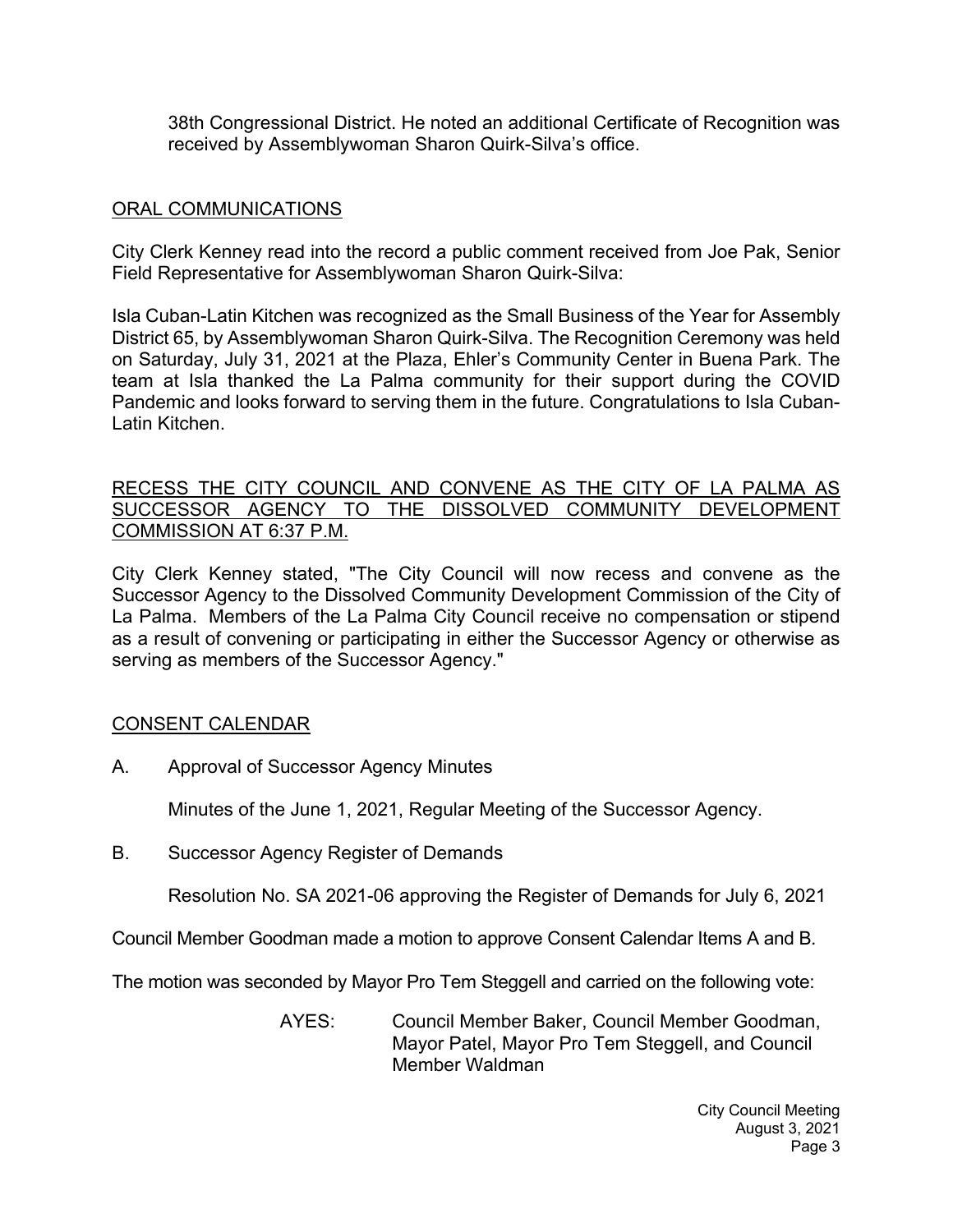NOES: None

### PUBLIC HEARINGS

None Scheduled.

# REGULAR ITEMS

None Scheduled.

# ADJOURN THE CITY OF LA PALMA AS SUCCESSOR AGENCY TO THE DISSOLVED COMMUNITY DEVELOPMENT COMMISSION AND RECONVENE THE CITY COUNCIL AT 6:39 P.M.

#### CONSENT CALENDAR

1. Waive the Reading of All Ordinances

Waive the reading of all Ordinances in their entirety and read by title only.

2. Approval of Council Minutes

Minutes of the June 1, 2021, Regular Meeting of the City Council.

3. Approval of Register of Demands

Resolution No. 2021-24 approving the Registers of Demands for June15, 2021; July 6, 2021; July 20, 2021; and August 3, 2021.

4. City of La Palma 4th Quarter Cash and Investment Report, Fiscal Year 2020-21, as of June 30, 2021

Receive and file the Cash and Investment Report for the fourth quarter of fiscal year 2020-21.

- 5. League of California Cities Voting Delegates and Resolutions
	- a) Designate Mayor Patel as the City of La Palma's Voting Delegate at the League of California Cities' (LOCC) Annual Conference;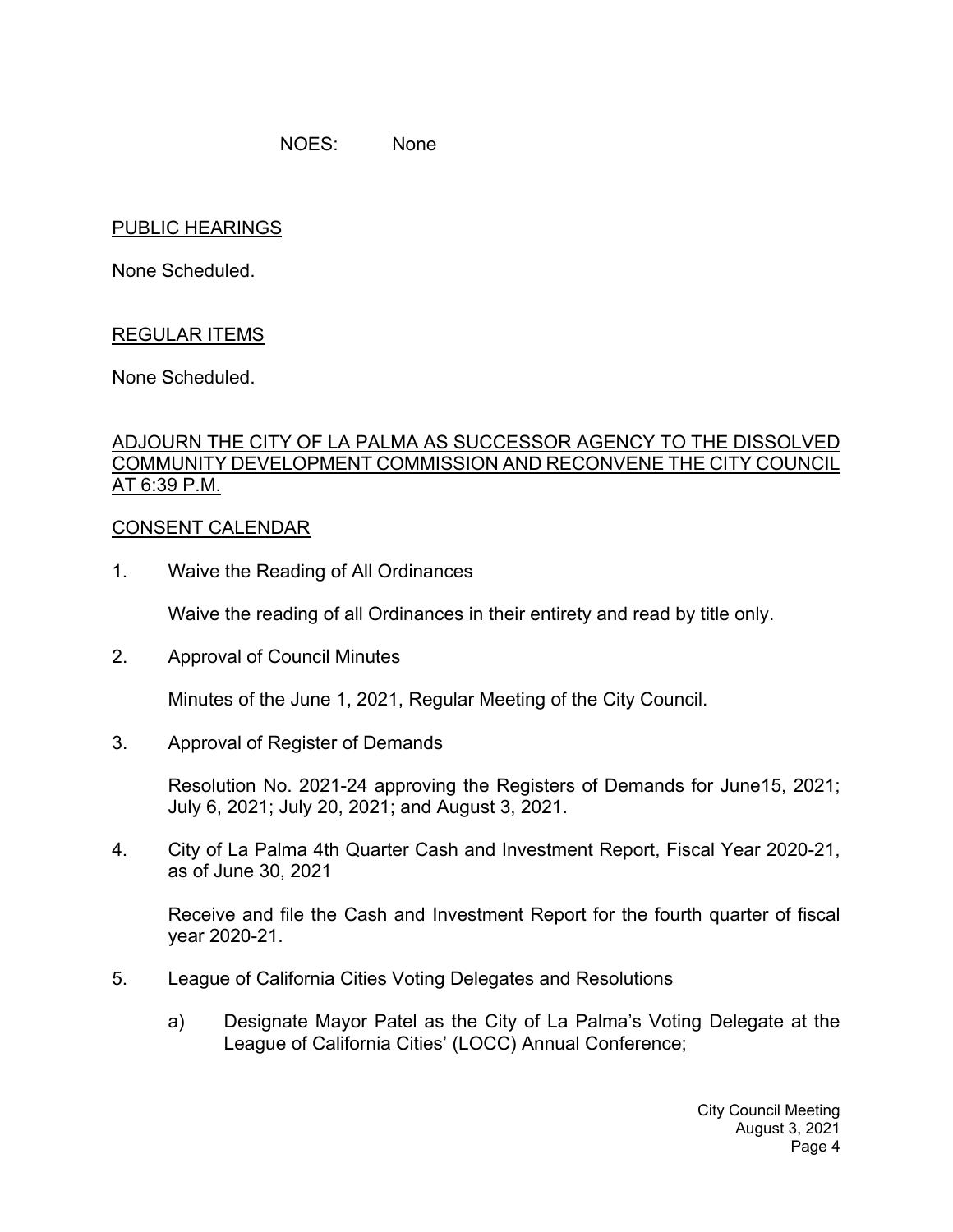- b) Designate Mayor Pro Tem Member Steggell as the City of La Palma's Alternate Voting Delegate at the League of California Cities' (LOCC) Annual Conference; and
- c) Authorize the City of La Palma delegation the discretion to vote on any resolutions taking into consideration the information they receive at the conference.
- 6. Agreement with the Southeast Area Animal Control Authority for Animal Care **Services**

Approve and authorize the Mayor to execute an Amendment to the Agreement with the Southeast Area Animal Control Authority (SEAACA) for the delivery of animal care services in FY 2021-22.

- 7. Notice of Completion and Acceptance of Work for the for the City Hall Restroom Renovation, City Project No. 20-BLDG-04
	- a) Authorize the Community Services Director to file the Notice of Completion and Acceptance of Work with the Orange County Recorder for the City Hall Restroom Renovation, City Project No. 20-BLDG-04; and
	- b) Authorize additional project funding in the amount of \$60,453 from the Capital Outlay Reserve for City authorized project change orders.
- 8. Second Reading and Adoption of an Ordinance Amending City Zoning Code (Chapter 44 of the La Palma Municipal Code) Section's 44-267 and 44-366 Pertaining to the Regulation of Noise and Loading

Order the second reading and adopt an Ordinance of the City of La Palma amending City Zoning Code (Chapter 44 of the La Palma Municipal Code) Section's 44-267 and 366 pertaining to the regulation of noise and loading.

Council Member Goodman made a motion to Consent Calendar Items 1 through 8.

The motion was seconded by Council Member Baker and carried on the following vote:

- AYES: Council Member Baker, Council Member Goodman, Mayor Patel, Mayor Pro Tem Steggell, and Council Member Waldman
- NOES: None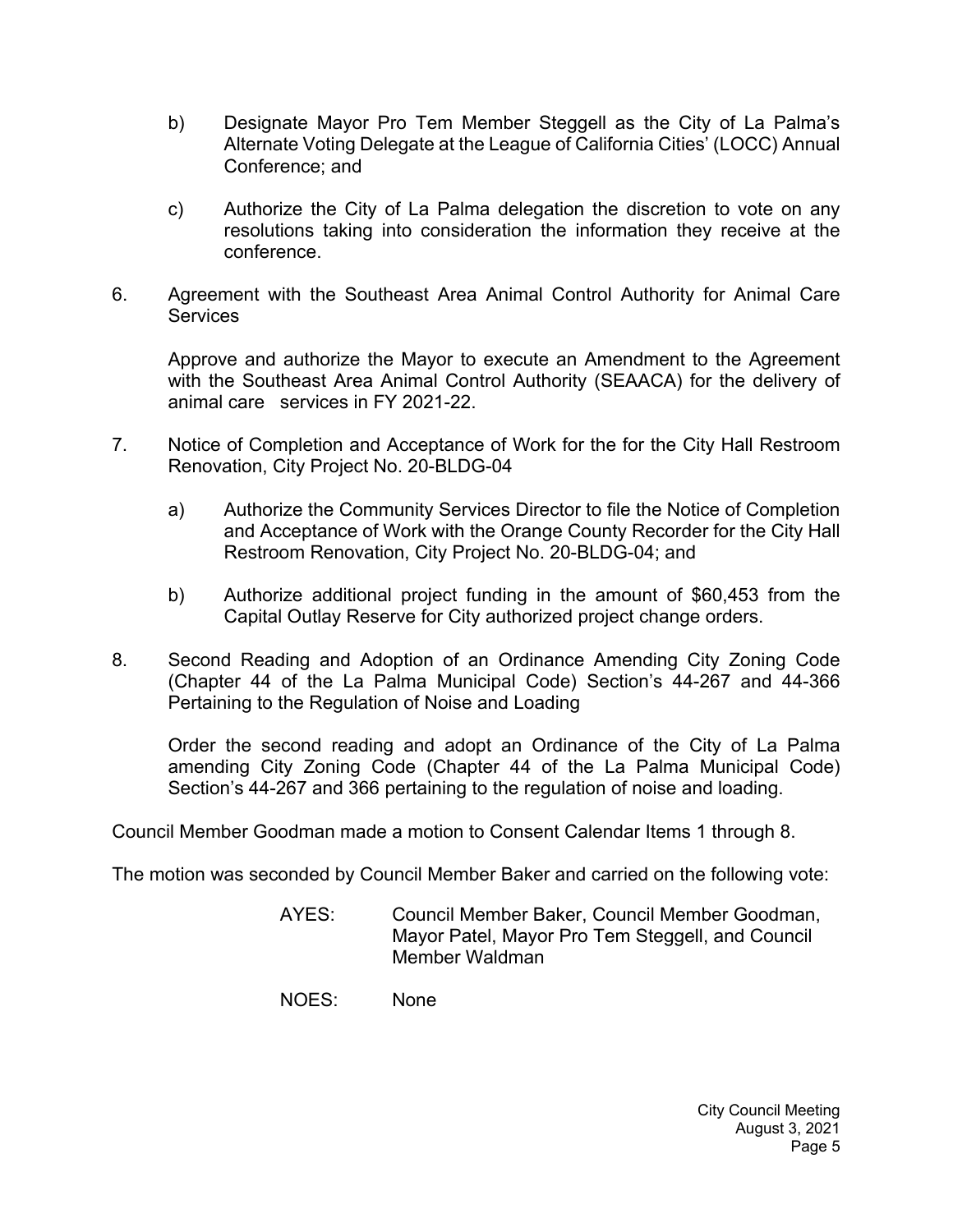# PUBLIC HEARINGS

None Scheduled.

# REGULAR ITEMS

None Scheduled.

# COUNCILMEMBER AB1234 REPORTS, REPORTS FROM CITY-AFFILIATED COMMITTEES, AND COUNCIL REMARKS

**Council Member Waldman** had nothing to report.

**Council Member Baker** attended the League of California Cities (LOCC) Community Services Policy Committee Meeting; the California Joint Power Insurance Authority (CJPIA) Newly Elected Officials Academy; the La Palma Employee Recognition Luncheon; the Grand Opening/Ribbon Cutting Ceremony for Anytime Fitness; the Bridges at Kraemer Place Community Advisory Board Meeting; the LOCC Solid Waste and Recycling Roundtable; the Municipal Water District of Orange County (MWDOC) Workshop Board Meeting; the Central Park Cinema showing of Moana, The Mighty Ducks, the Goonies, and the Karate Kid; the LOCC Summer Recess Briefing on Priority Bills; the LOCC Mayors & Council Members Roundtable; the LOCC Solid Waste and Recycling Roundtable; an EDCO facility tour with Council Member Goodman; the LOCC Orange County Division General Membership Meeting; and attended a Police Ride Along with the La Palma Patrol Officers

**Council Member Goodman** attended the LOCC Legislative Lounge; the Orange County Sanitation District (OCSD) Legislative and Public Affairs Committee meeting; the OCSD Executive Committee meeting; the OCSD Administrative Committee meeting; the CJPIA Executive Committee meeting; the EDCO facility tour with Council member Baker;

**Mayor Pro Tem Steggell** attended the La Palma Employee Recognition Luncheon; attended a helicopter ride with the Orange County Fire Authority (OCFA) to review the burn areas in Orange County; the OCFA Board of Directors meeting; and the OCFA Executive Committee meeting.

**Mayor Patel** attended the joint Press Event with the OCFA and Los Alamitos regarding their new helicopter program; the Eight88 Ad-Hoc Committee meeting; a meeting with Congresswoman Sanchez's Office; the Central Park Cinema showing of Moana; the Orange County Vector Control District (OCVCD) Finance Committee meeting; the OCVCD General meeting; the helicopter ride with the OCFA; an Eagle Scout ceremony for Boy Scout Troop 660; and the OCSD General meeting.